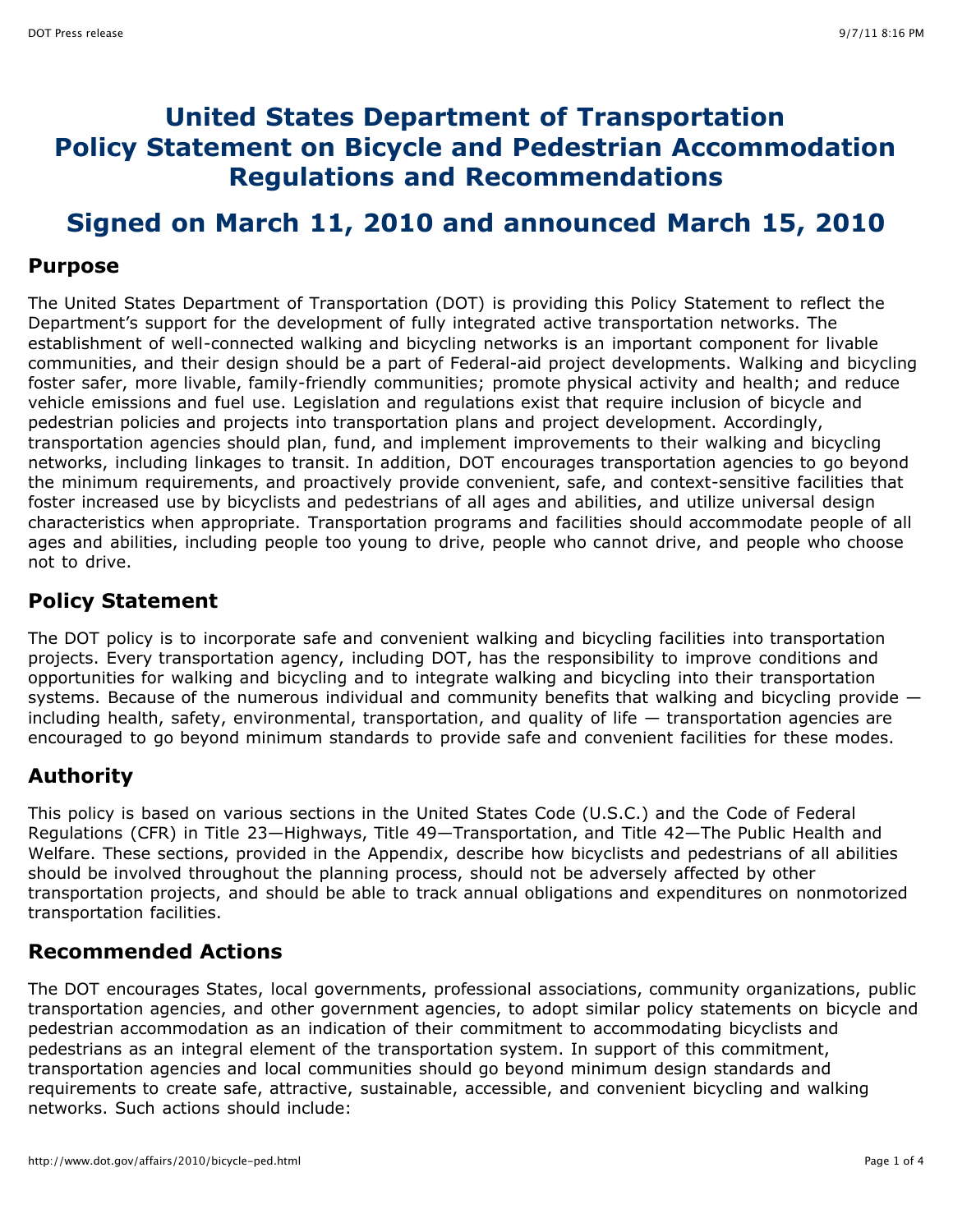- Considering walking and bicycling as equals with other transportation modes: The primary goal of a transportation system is to safely and efficiently move people and goods. Walking and bicycling are efficient transportation modes for most short trips and, where convenient intermodal systems exist, these nonmotorized trips can easily be linked with transit to significantly increase trip distance. Because of the benefits they provide, transportation agencies should give the same priority to walking and bicycling as is given to other transportation modes. Walking and bicycling should not be an afterthought in roadway design.
- Ensuring that there are transportation choices for people of all ages and abilities, especially children: Pedestrian and bicycle facilities should meet accessibility requirements and provide safe, convenient, and interconnected transportation networks. For example, children should have safe and convenient options for walking or bicycling to school and parks. People who cannot or prefer not to drive should have safe and efficient transportation choices.
- Going beyond minimum design standards: Transportation agencies are encouraged, when possible, to avoid designing walking and bicycling facilities to the minimum standards. For example, shared-use paths that have been designed to minimum width requirements will need retrofits as more people use them. It is more effective to plan for increased usage than to retrofit an older facility. Planning projects for the long-term should anticipate likely future demand for bicycling and walking facilities and not preclude the provision of future improvements.
- Integrating bicycle and pedestrian accommodation on new, rehabilitated, and limited-access bridges: DOT encourages bicycle and pedestrian accommodation on bridge projects including facilities on limited-access bridges with connections to streets or paths.
- Collecting data on walking and biking trips: The best way to improve transportation networks for any mode is to collect and analyze trip data to optimize investments. Walking and bicycling trip data for many communities are lacking. This data gap can be overcome by establishing routine collection of nonmotorized trip information. Communities that routinely collect walking and bicycling data are able to track trends and prioritize investments to ensure the success of new facilities. These data are also valuable in linking walking and bicycling with transit.
- Setting mode share targets for walking and bicycling and tracking them over time: A byproduct of improved data collection is that communities can establish targets for increasing the percentage of trips made by walking and bicycling.
- Removing snow from sidewalks and shared-use paths: Current maintenance provisions require pedestrian facilities built with Federal funds to be maintained in the same manner as other roadway assets. State Agencies have generally established levels of service on various routes especially as related to snow and ice events.
- Improving nonmotorized facilities during maintenance projects: Many transportation agencies spend most of their transportation funding on maintenance rather than on constructing new facilities. Transportation agencies should find ways to make facility improvements for pedestrians and bicyclists during resurfacing and other maintenance projects.

# **Conclusion**

Increased commitment to and investment in bicycle facilities and walking networks can help meet goals for cleaner, healthier air; less congested roadways; and more livable, safe, cost-efficient communities. Walking and bicycling provide low-cost mobility options that place fewer demands on local roads and highways. DOT recognizes that safe and convenient walking and bicycling facilities may look different depending on the context — appropriate facilities in a rural community may be different from a dense, urban area. However, regardless of regional, climate, and population density differences, it is important that pedestrian and bicycle facilities be integrated into transportation systems. While DOT leads the effort to provide safe and convenient accommodations for pedestrians and bicyclists, success will ultimately depend on transportation agencies across the country embracing and implementing this policy.

## **Ray LaHood, United States Secretary of Transportation**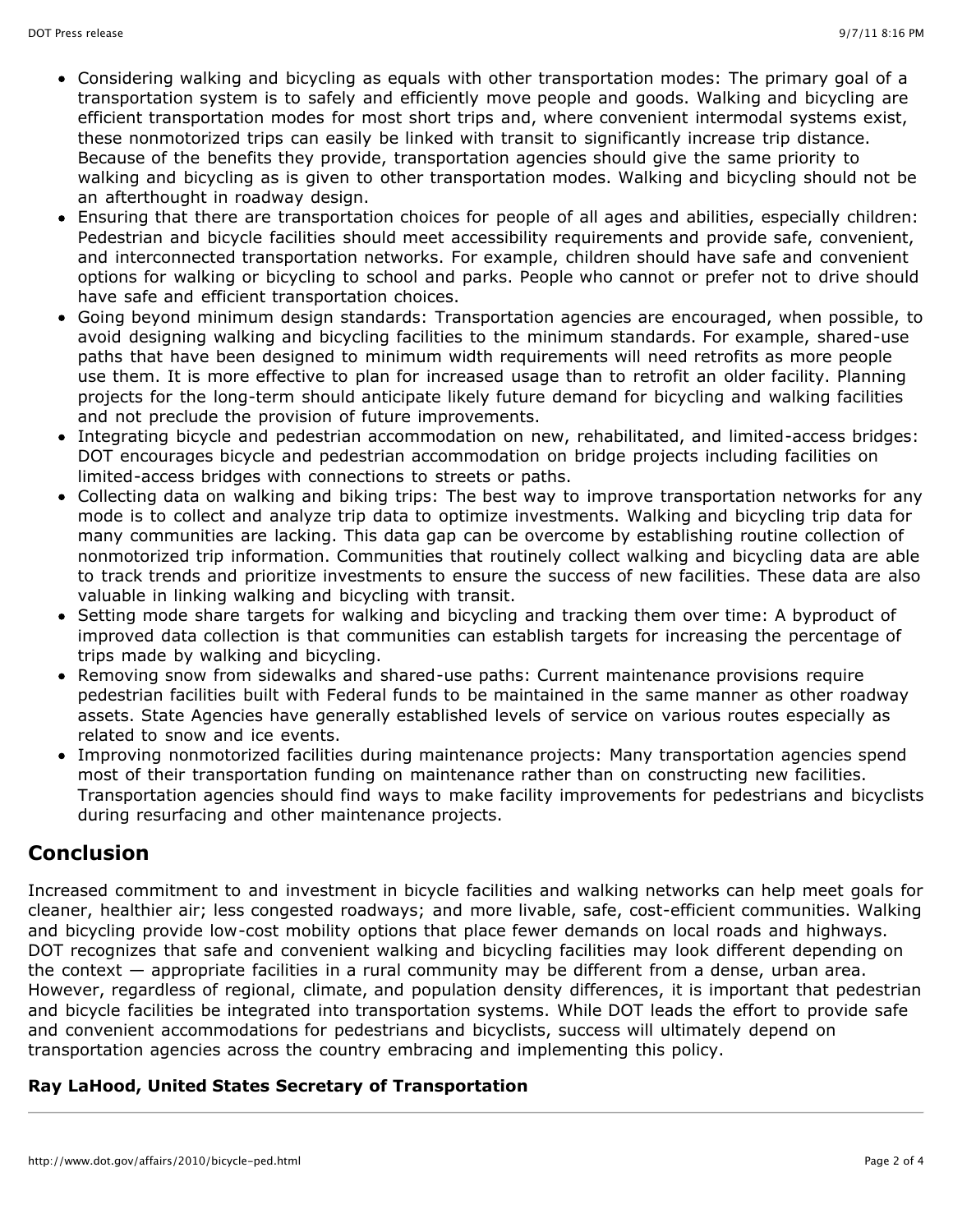# **APPENDIX**

## **Key Statutes and Regulations Regarding Walking and Bicycling**

#### *Planning Requirements*

The State and Metropolitan Planning Organization (MPO) planning regulations describe how walking and bicycling are to be accommodated throughout the planning process (e.g., see 23 CFR 450.200, 23 CFR 450.300, 23 U.S.C. 134(h), and 135(d)). Nonmotorists must be allowed to participate in the planning process and transportation agencies are required to integrate walking and bicycling facilities and programs in their transportation plans to ensure the operability of an intermodal transportation system. Key sections from the U.S.C. and CFR include, with italics added for emphasis:

- The scope of the metropolitan planning process "will address the following factors…(2) Increase the safety for motorized and *non-motorized users*; (3) Increase the security of the transportation system for motorized and *non-motorized users*; (4) Protect and enhance the environment, promote energy conservation, improve the quality of life…" 23 CFR 450.306(a). See 23 CFR 450.206 for similar State requirements.
- Metropolitan transportation plans "…shall, at a minimum, include…existing and proposed transportation facilities (including major roadways, transit, multimodal and intermodal facilities, *pedestrian walkways and bicycle facilities*, and intermodal connectors that should function as an integrated metropolitan transportation system…" 23 CFR 450.322(f). See 23 CFR 450.216(g) for similar State requirements.
- The plans and transportation improvement programs (TIPs) of all metropolitan areas "shall provide for the development and integrated management and operation of transportation systems and facilities (including *accessible pedestrian walkways and bicycle transportation facilities*)." 23 U.S.C.  $134(c)(2)$  and 49 U.S.C.  $5303(c)(2)$ . 23 CFR 450.324(c) states that the TIP "shall include ...trails projects, pedestrian walkways; and bicycle facilities…"
- 23 CFR 450.316(a) states that "The MPOs shall develop and use a documented participation plan that defines a process for providing…representatives of users of *pedestrian walkways and bicycle transportation facilities, and representatives of the disabled*, and other interested parties with reasonable opportunities to be involved in the metropolitan planning process." 23 CFR 450.210(a) contains similar language for States. See also 23 U.S.C. 134(i)(5), 135(f)(3), 49 U.S.C. 5303(i)(5), and 5304(f)(3) for additional information about participation by interested parties.

### *Prohibition of Route Severance*

The Secretary has the authority to withhold approval for projects that would negatively impact pedestrians and bicyclists under certain circumstances. Key references in the CFR and U.S.C. include:

- "The Secretary shall not approve any project or take any regulatory action under this title that will result in the severance of an existing major route or have significant adverse impact on the safety for nonmotorized transportation traffic and light motorcycles, unless such project or regulatory action provides for a reasonable alternate route or such a route exists." 23 U.S.C. 109(m).
- "In any case where a highway bridge deck being replaced or rehabilitated with Federal financial participation is located on a highway on which bicycles are permitted to operate at each end of such bridge, and the Secretary determines that the safe accommodation of bicycles can be provided at reasonable cost as part of such replacement or rehabilitation, then such bridge shall be so replaced or rehabilitated as to provide such safe accommodations." 23 U.S.C. 217(e). Although this statutory requirement only mentions bicycles, DOT encourages States and local governments to apply this same policy to pedestrian facilities as well.
- 23 CFR 652 provides "procedures relating to the provision of pedestrian and bicycle accommodations on Federal-aid projects, and Federal participation in the cost of these accommodations and projects."